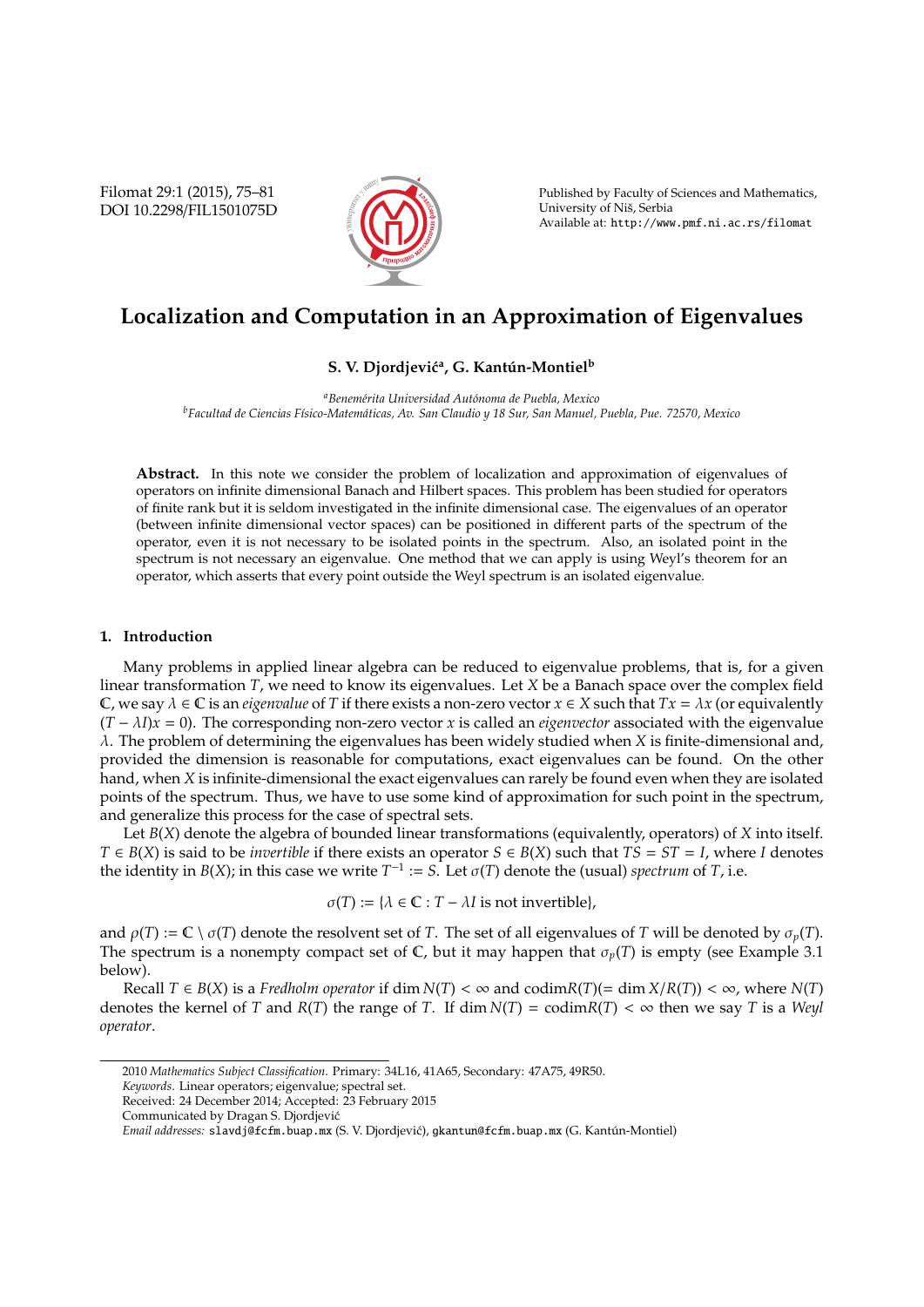For  $T \in B(X)$ ,

$$
\sigma_e(T) := \{ \lambda \in \mathbb{C} : T - \lambda I \text{ is not Fredholm} \}
$$

is the *Fredholm* (*essential*) *spectrum* of *T*, and

$$
\sigma_w(T) := \{ \lambda \in \mathbb{C} : T - \lambda I \text{ is not Weyl} \}
$$

is the *Weyl spectrum* of *T*.

Let  $\Lambda \subset \sigma(T)$  be such that  $\Lambda$  is open and closed in the relative topology of  $\sigma(T)$ , then we say that  $\Lambda$  is a *spectral set* for *T*.

An *elementary Cauchy domain* is a bounded open connected subset of C whose boundary is the union of a finite number of nonintersecting Jordan curves. A finite union of elementary Cauchy domains with disjoint closures is called a *Cauchy domain*.

Let *D* be a Cauchy domain. If each involved Jordan curve is oriented in such a way that the points in *D* lie to the left side when the curve is traced out, then the oriented boundary is called a *Cauchy contour*.

Let *C* be a Cauchy contour, then we define  $int(C) = D$  for the interior of *C* and  $ext(C) = C \setminus (D \cup C)$  for the exterior. Let *E*,  $\tilde{E}$  ⊂ C be such that  $E$  ⊂ int(*C*) and  $\tilde{E}$  ⊂ ext(*C*), then we say that *C* separates *E* from  $\tilde{E}$ . The set of all Cauchy contours separating  $\Lambda$  from  $\sigma(T) \setminus \Lambda$  will be denoted by  $C(T, \Lambda)$ .

For  $z \in \rho(T)$ ,

$$
\mathcal{R}(T,z):=(T-zI)^{-1}
$$

is called the *resolvent operator* of *T* at *z*.

For a spectral set  $\Lambda$  for  $T \in B(X)$  and  $C \in C(T, \Lambda)$ , define

$$
P(T,\Lambda)=-\frac{1}{2\pi i}\int_C \mathcal{R}(T,z)dz.
$$

It is well known that *P*(*T*, Λ) is a bounded projection of *T* and Λ, and it does not depend on the particular choosing of  $C \in C(T, \Lambda)$ . Let  $M = R(P)$  and  $N = N(P)$ , then  $\sigma(T_M) = \Lambda$  and  $\sigma(T_N) = \sigma(T) \setminus \Lambda$  (for more details see [14, pg. 178]).

If  $\lambda \in \sigma(T)$  is an isolated point, it is clear that  $\{\lambda\}$  is a spectral set for *T*; let  $P(T, \lambda)$  denote the projection related to *T* and  $\{\lambda\}$ . For  $\lambda \in \sigma(T)$  we say that it is a *Riesz point* (or finite rank pole) of *T* if  $\lambda$  is an isolated eigenvalue of *T* of finite algebraic multiplicity, i.e. dim  $P(T, \lambda)(X) < \infty$ . For an isolated eigenvalue  $\lambda$  of *T*, we say that it has *finite geometric multiplicity* if  $\dim N(T - \lambda I) < \infty$ . Throughout this note  $\pi_0(T)$  will stand for the set of Riesz points of *T* and  $\pi_{00}(T)$  for the set of isolated eigenvalues of *T* of finite geometric multiplicity. It is known that  $\pi_0(T) = \text{iso}\sigma(T) \setminus \sigma_w(T)$ , where  $\text{iso}\sigma(T)$  stands for the isolated points of  $\sigma(T)$ , and  $\pi_0(T) \subset \pi_{00}(T)$ (see [12], [13]).

## **2.. Continuity of spectrum**

In this paper, for bounded linear operators *T* and  $T_n$ ,  $n \in \mathbb{N}$ , we will say that  $T_n$  converges to *T*, in notation  $T_n \to T$ , if  $T_n$  converges to *T* in norm, i.e.  $||T_n - T|| \to 0$  as  $n \to \infty$ . We can observe the spectrum of an operator as a mapping from *B*(*X*) to the set of all compact nonempty subsets of the complex plane. In this way, we can ask if this mapping is continuous with respect to the norm metric in *B*(*X*) and the Hausdorff metric in the second space. For the sake of better understanding, we will use the following approach:

Let  $B_{\epsilon}(\lambda)$  be the open ball centered at  $\lambda$  with radius  $\epsilon$ . If  $(\tau_n)$  is a sequence of compact subsets of C, then the *limit inferior*, in notation lim inf  $\tau_n$ , is

lim inf  $\tau_n := {\lambda \in \mathbb{C} : \forall \epsilon > 0, \exists n_0 \in \mathbb{N} \text{ such that } \forall n \geq n_0, B_{\epsilon}(\lambda) \cap \tau_n \neq \emptyset},$ 

and the *limit superior*, in notation  $\limsup \tau_n$ , is

 $\limsup \tau_n := {\lambda \in \mathbb{C} : \forall \epsilon > 0, \forall n_0 \in \mathbb{N}, \exists n > n_0 \text{ such that } B_{\epsilon}(\lambda) \cap \tau_n \neq \emptyset}.$ 

If  $\liminf \tau_n = \limsup \tau_n$ , then  $\lim \tau_n$  is said to exist and it is equal to this common limit.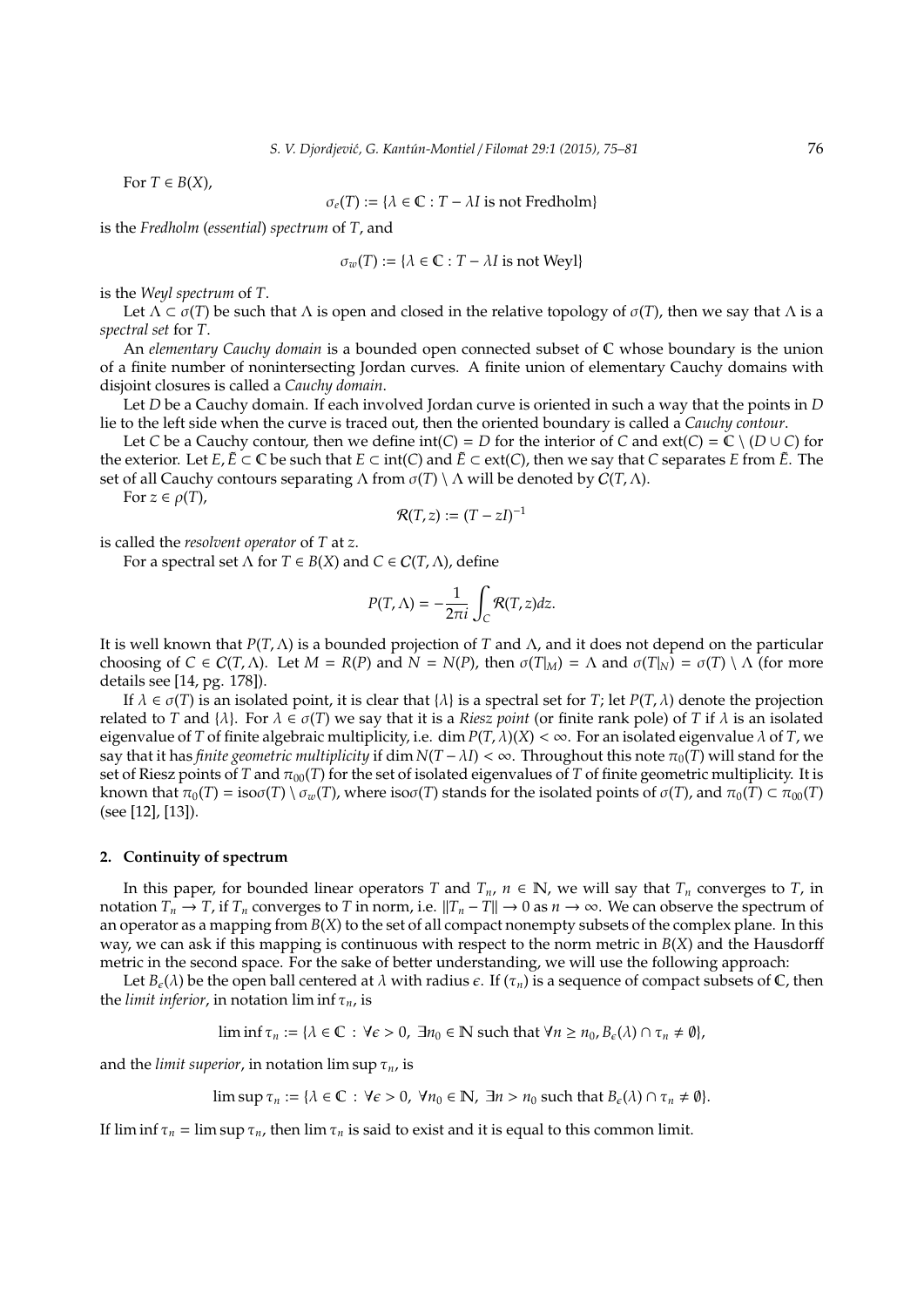Let *p* be a mapping on *B*(*X*) whose values are compact subsets of C. A mapping *p* is *upper* (*lower*) *semicontinuous* at *T*, if for every sequence  $\{T_n\} \subset B(X)$  such that  $T_n \to T$  then  $\limsup p(T_n) \subset p(T)$  ( $p(T) \subset T$ ) lim inf  $p(T_n)$ ). If p is both upper and lower semicontinuous at *T*, then p is *continuous* at *T* and in this case we write  $\lim p(T_n) = p(T)$ .

**Example 2.1.** In general, the spectrum is not a continuous mapping in the previous sense.

Let *H* be the Hilbert space  $\ell_2(\mathbb{Z})$  with the usual norm. For  $x \in X$ , let

$$
T(x)(k) = \begin{cases} x(k+1), & k \neq -1; \\ 0, & k = -1. \end{cases} \qquad T_n(x)(k) = \begin{cases} x(k+1), & k \neq -1; \\ \frac{x(0)}{n}, & k = -1. \end{cases}
$$

Then  $||T_n - T|| \to 0$ ,  $\sigma(T) = \{x \in X : |x| \le 1\}$ ,  $\sigma(T_n) = \{x \in X : |x| = 1\}$  and, consequently,  $\sigma(T) \ne \lim \sigma(T_n)$ .

The simple fact that the set of all invertible operators in the Banach algebra *B*(*X*) is open implies that the spectrum is an upper semicontinuous mapping. Indeed, let  $T_n \to T$  (in norm) and  $\lambda \in \limsup \sigma(T_n)$ . Then there exists a sequence of positive integer  $\{n_k\}$  and a sequence of points  $\{\lambda_{n_k}\}$ ,  $\lambda_{n_k} \in \sigma(T_{n_k})$ , such that  $\lambda_{n_k} \to \lambda$ . Hence, the sequence  $T_{n_k} - \lambda_{n_k}$  of non-invertible elements converges in norm to  $T - \lambda$ , which implies  $\lambda \in \sigma(T)$ and this give us the following (see [16]):

**Theorem 2.2.** *The spectrum is an upper semicontinuous mapping in the algebra of bounded linear operators over a Banach space X.*

By previous theorem for continuity of the spectrum at  $T \in B(X)$  it is sufficient (and necessary) to prove lower semi-continuity, i.e. that  $σ(T) ⊂ \liminf σ(T_n)$ . From [18, Proposition 2.3] follows that  $σ(T) \setminus σ_{ap}(T) ⊂$ lim inf  $\sigma(T_n)$ , where  $\sigma_{ap}(T)$  denote the approximate point spectrum ( $\lambda \in \sigma_{ap}(T)$  if and only if  $T - \lambda$  is not bounded below). Hence, for continuity of the spectrum we must have  $\sigma_{an}(T) \subset \liminf \sigma(T_n)$ . The next theorem partially gives an answer for it, but we need some more terminology.

For non-zero  $T \in B(X)$ , the reduced minimum modulus is defined by

$$
\gamma(T) =: \inf_{x \notin N(T)} \frac{\|Tx\|}{\text{dist}(x, N(T))}.
$$

**Theorem 2.3.** Let  $\{T_n\}$  be a sequence in  $B(X)$  that converges in norm to  $T \in B(X)$ . If  $\gamma$  is uniformly bounded below *on*  ${T_n - \lambda : \lambda \in \sigma_{av}(T), n \in \mathbb{N}}$ *, then* 

$$
\sigma(T)=\lim \sigma(T_n).
$$

*Proof.* By Theorem 2.2 (and comment below it) it is enough to show that  $\sigma_{ap}(T) \subset \liminf \sigma(T_n)$ . Let  $\delta > 0$ such that  $\gamma(T_n - \lambda) > \delta \geq 0$ , for every positive integer *n* and every  $\lambda \in \sigma_{ap}(T)$ . Suppose that there exists a point  $\lambda \in \sigma_{ap}(T)$  such that  $\lambda \notin \text{lim inf }\sigma(T_n)$ . Since  $\lambda \in \sigma_{ap}(T)$  there exists a sequence  $\{x_m\}$  of norm one vectors such that  $||(T - \lambda)x_m|| \to 0$ . Without loss of generality, we can suppose that  $\lambda \notin \sigma(T_n)$ , for every positive integer *n*, and consequently

$$
0 \leq \delta < \gamma(T_n - \lambda) = \inf_{\|x\|=1} \|(T_n - \lambda)x\| \leq \|(T_n - \lambda)x_m\|,
$$

for every positive integers *n* and *m*. But

$$
||(T_n - \lambda)x_m|| \le ||(T_n - T)x_m|| + ||(T - \lambda)x_m|| \longrightarrow 0, \qquad n, m \to \infty,
$$

giving us a contradiction.  $\square$ 

**Remark 2.4.** The condition that  $\gamma(T_n-\lambda)$  is uniformly bounded below for some sequence { $T_n$ } that converges in norm to *T*, with  $\lambda \in \sigma_{ap}(T)$ , is not such scarce in *B*(*X*). By *G*(*X*) we denote the class of all operators *S* in *B*(*X*) such that  $(S - \lambda)^{-1}$  is normaloid for all  $\lambda \notin \sigma(S)$ , i.e.  $r((S - \lambda)^{-1}) = ||(S - \lambda)^{-1}||$ , where  $r(S)$  is the spectral radius of *S*. It is known that classes of all normal and hyponormal operators belong to the class G(*X*) (for definitions of such operators see next section).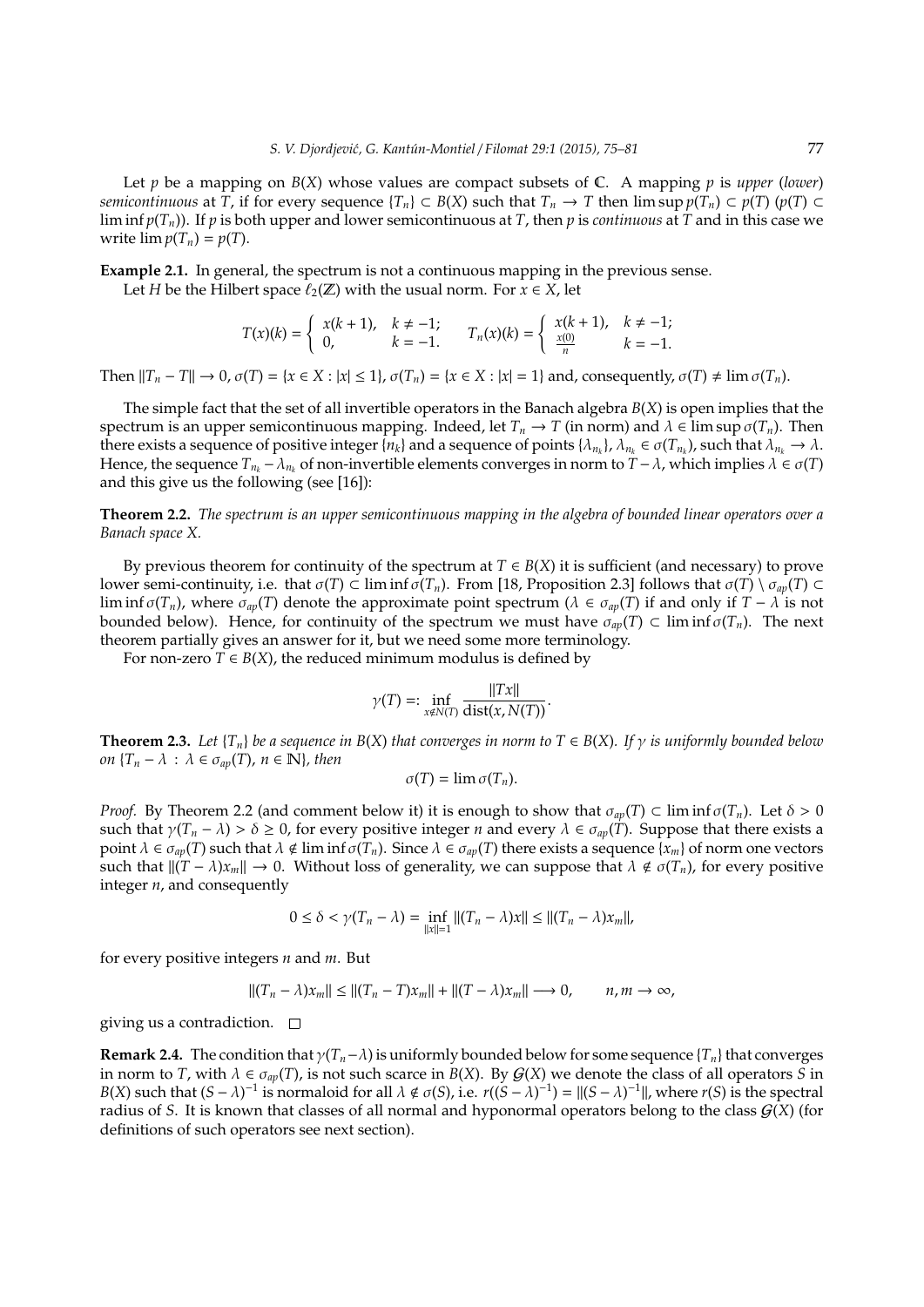Let  $\{S_n\} \subset G(X)$  such that  $\lambda \notin \liminf \sigma(S_n)$ . Then, there exists a  $\delta > 0$  such that  $d(\sigma(S_n), \lambda) > \delta$  (in general it is true for some subsequence {*S<sup>n</sup><sup>k</sup>* } of {*Sn*} but, without loss of generality, we can suppose that it is true for this sequence). Then, by [15, pg. 203],  $\gamma(S_n - \lambda) = ||(S_n - \lambda)^{-1}||^{-1}$  and we have

$$
\gamma(S_n - \lambda) = ||(S_n - \lambda)^{-1}||^{-1} = (r(S_n - \lambda)^{-1})^{-1} = (\max{||\mu| : \mu \in \sigma((S_n - \lambda)^{-1})\})^{-1}
$$

$$
= d(\sigma(S_n), \lambda) > \delta
$$

(for more details see [11, proof of Lemma 2]).

**Corollary 2.5.** *Let the sequence*  ${T_n}$  ⊂  $G(X)$  *converge in norm to*  $T ∈ B(X)$ *. Then* 

 $\sigma(T) = \lim \sigma(T_n)$ .

*Proof.* Follows from Theorem 2.3 and Remark 2.4. □

# **3.. Localization of poles and Weyl's theorem**

In the theory of spectral approximation, it is known that it is easier to approximate a (simple) pole of an operator than an eigenvalue of (one) finite geometric multiplicity (for more details see [2]). Hence we prefer that, for some operator  $T \in B(X)$ ,  $\pi_{00}(T) = \pi_0(T)$ . In general, we have  $\pi_0(T) \subset \pi_{00}(T)$ . To see this we can observe any  $\lambda \in \text{iso } \sigma(T)$ , and relationship between the subspace  $M = R(P(T, \lambda))$  and the null space of *T* −  $\lambda$  or to the null space of some power of  $T - \lambda$ . Using the fact  $\bigcup_{n=1}^{\infty} N[(T - \lambda)^n] \subset M$  (for more details see [1], [10], [13]) we get the inclusion. The answer on the question when equality holds we can find trough Browder theorem for an operator. We say that an operator obeys *Browder's theorem* if

$$
\sigma(T) \setminus \sigma_w(T) = \pi_0(T).
$$

The stronger version of this is called *Weyl's theorem*; for  $T \in B(X)$  we say Weyl's theorem holds if

$$
\sigma(T) \setminus \sigma_w(T) = \pi_{00}(T).
$$

It is known that Weyl's theorem implies Browder's theorem and Browder's theorem with condition  $\pi_0(T)$  =  $\pi_{00}(T)$  implies Weyl's theorem for operator *T* (for more details see [8, Theorem 8.3.1]).

Both of these theorems for an operator  $T \in B(X)$  guarantees us that every complex number outside the Weyl spectrum of *T* are isolated eigenvalues. Moreover, Weyl's theorem for *T* tells us that such a point is a pole of finite algebraic multiplicity. Indeed, the very first work in this way is the paper of H. Weyl (see [20]). He studied the spectra of a self adjoint operator *T* on a Hilbert space and discovered that  $\lambda \in \sigma(T + K)$ for every compact operator *K* if and only if  $\lambda$  is not an isolated eigenvalue of finite multiplicity in  $\sigma(T)$ .

Suppose that  $\lambda$  is an isolated point of  $\sigma(T)$ . In the case when X is not finite dimensional, it is not necessary that such point is an eigenvalue. To see this, let  $T \in B(X)$  be any injective quasinilpotent operator. Then 0 ∈ iso σ(*T*) and it is not eigenvalue of *T*. Now, we give a example of such operator *T*.

**Example 3.1.** Let  $\ell^2$  be the Hilbert space of all square summable sequences, and let  $T \in B(\ell^2)$  the operator defined by

$$
T(x_1,x_2,x_3,\dots):=(0,x_1,\frac{x_2}{2},\frac{x_3}{3},\dots).
$$

It is easy to see that  $(T - \lambda I)$  is injective for all  $\lambda \in \mathbb{C}$  and  $\sigma(T) = \{0\}$ . Indeed, a straight calculation give us  $||T^n|| = \frac{1}{n!}$ , hence  $||T^n||^{1/n} \to 0$  as  $n \to \infty$ , which implies  $\sigma(T) = \{0\}.$ 

On the other hand, there exist huge classes of linear operators for which the isolated points of  $\sigma(T)$  are eigenvalues of *T*. Such operators are called *isoloid*.

**Definition 3.2.** Let *H* be a Hilbert space, then  $T \in B(H)$  is said to be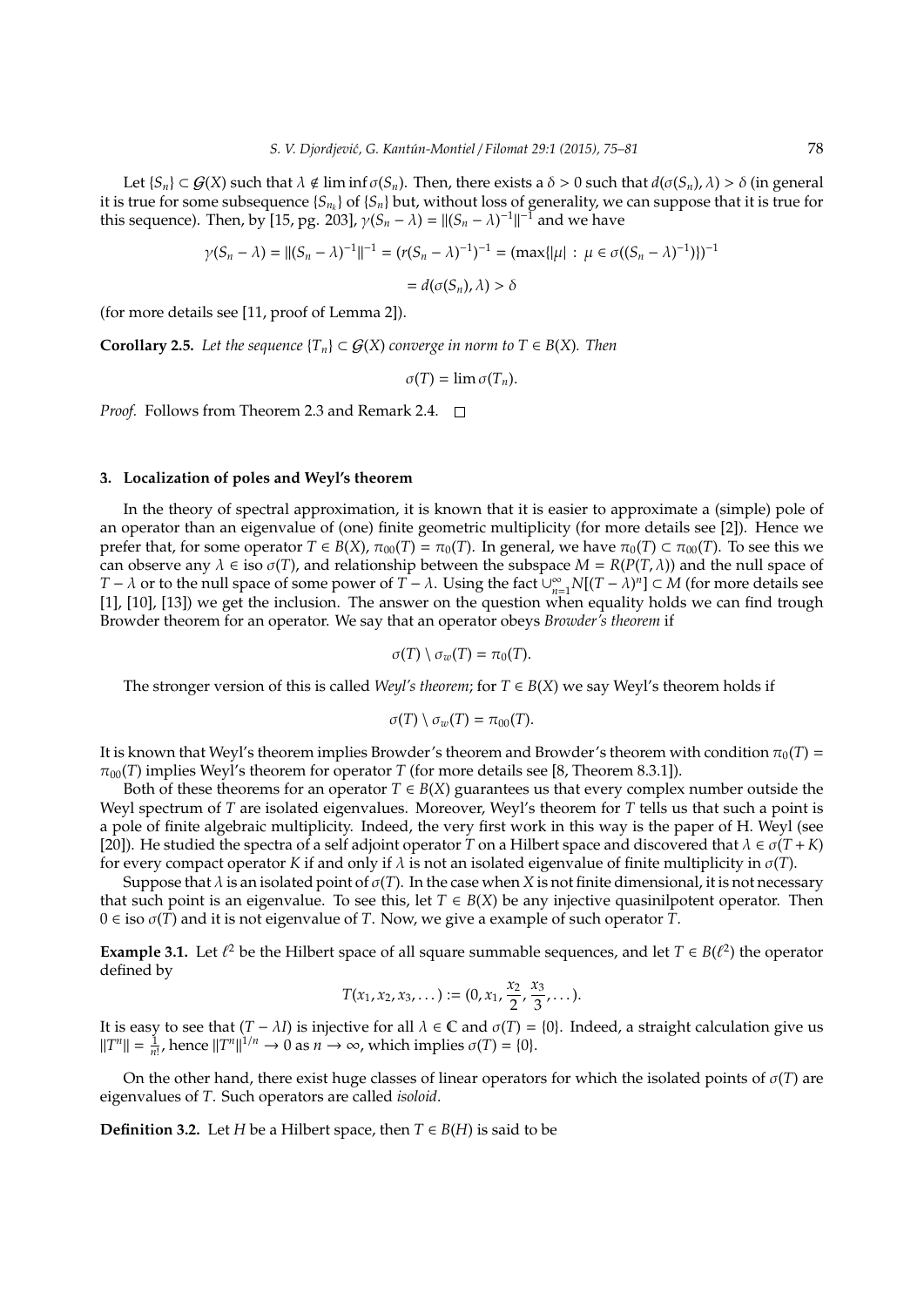- normal if  $||T^*|| = ||T||;$
- hyponormal if  $||T^*|| \le ||T||$ ;
- *p*-hyponormal,  $0 < p \le 1$ , if  $||T^*||^{2p} \le ||T||^{2p}$ ;
- *M*-hyponormal if there exists an  $M \ge 1$  such that  $||(T \lambda I)^*x|| \le M||(T \lambda I)x||$  for all  $\lambda \in \mathbb{C}$  and  $x \in H$ ;
- totally paranormal if  $||(T \lambda)x||^2 \le ||(T \lambda)^2x||$  for each unit vector  $x \in H$  and any complex number  $\lambda$ .

It is known that a normal operator is hyponormal, a 1-hyponormal operator is hyponormal and any *p*-hyponormal operator *T* is is paranormal (see [4], [6], [17]). We shall denote by  $P$  the union of all these classes of operators.

### **Theorem 3.3.** *Let*  $T \in \mathcal{P}$ *. Then every isolated point of*  $\sigma(T)$  *is an eigenvalue (indeed a simple pole) of*  $T$ *.*

*Proof.* For the case of *p*-hyponormal operator see [5, Lemma 3.4], for *M*-hyponormal consult [3, Theorem 3] and for totally paranormal [19, Proposition 2.4].  $\square$ 

In almost every paper that covers topics about Weyl's type theorems or spectral continuity in some special class of operators (see [3], [4], [5], [6], [11]) it is supposed that the sequence of operators and its limit operator belong to the same class. In the next theorem we do not require that the limit of operators is in the same class.

**Theorem 3.4.** *Let*  $\{T_n\} \subset B(H)$  *be a sequence of operators such that*  $T_n$  *are in*  $P$  *and suppose*  $T_n$  *converges in norm to an operator T. Then Weyl's theorem holds for T.*

*Proof.* The proof will be done trough several steps.

STEP I:  $\lim \sigma(T_n) = \sigma(T)$ .

Without loss of generality we can suppose that all sequence  $\{T_n\}$  belongs to only one subclass of  $P$ . Then  $\lim \sigma(T_n) = \sigma(T)$  (in the case of *p*-hyponormal operators see [5], totally paranormal operators case follows by Corollary 2.5 and Remark 2.4, *M*-hyponormal case by [7]).

STEP II:  $\pi_{00}(T) = \pi_0(T)$ .

Let  $\lambda \in \pi_{00}(T)$ . By continuity of the spectrum at *T*,  $\lambda \in \liminf \sigma(T_n)$ , i.e. there exists a (sub)sequence  $\{\lambda_{n_k}\}\$  such that  $\lambda_{n_k}\in \sigma(T_{n_k})$  and  $\lambda_{n_k}\to \lambda$ . Since  $\lambda\in \text{iso }\sigma(T)$ , then  $\lambda_{n_k}$  is an isolated point in  $\sigma(T_{n_k})$ , for  $n_k$  big enough, and, by Theorem 3.3,  $\lambda_{n_k} \in \pi_0(T_{n_k})$ . Let *C* be a Cauchy contour that separates  $\lambda$  from the rest of σ(*T*). Then *C* separates λ*n<sup>k</sup>* from rest of σ(*Tn<sup>k</sup>* ). Let

$$
P = P(T, \lambda) = -\frac{1}{2\pi i} \int_C \mathcal{R}(T, z) dz
$$

and

$$
P_{n_k}=P(T_{n_k},\lambda_{n_k})=-\frac{1}{2\pi i}\int_C \mathcal{R}(T_{n_k},z)dz.
$$

Then, dim  $R(P_{n_k}) = 1$ ,  $P_{n_k} \to P$ , which implies  $\lambda \in \pi_0(T)$ .

STEP III:  $\lim \sigma_w(T_n) = \sigma_w(T)$ .

Suppose the contrary, then there exists  $\lambda \in \sigma_w(T) \setminus \liminf \sigma_w(T_n)$ . By STEP I,  $\lambda \in \liminf \sigma(T_n)$  and consequently, there exists a (sub)sequence  $\{\lambda_{n_k}\}$  such that  $\lambda_{n_k} \in \sigma(T_{n_k}) \setminus \sigma_w(T_{n_k})(=\pi_0(T_{n_k}))$  and  $\lambda_{n_k} \to \lambda$ . By previous STEP, we have that  $\lambda \in \pi_0(T)$  that implies  $\lambda \notin \sigma_w(T)$ . A contradiction.

#### STEP IV: Weyl's theorem holds for *T*.

To complete the proof, it is enough to show that acc  $\sigma(T) \subseteq \sigma_w(T)$ , the rest follows by [8, Pg. 115 and Thm. 8.4.5]. Suppose that  $\lambda \in \sigma(T) \setminus \sigma_w(T)$ . Then, by Steps I and III,  $\lambda \in \lim \sigma(T_n) \setminus \lim \sigma_w(T_n)$  and, consequently, there exists a sequence  $\{\lambda_n\}$  such that  $\lambda_n \in \sigma(T_n) \setminus \sigma_w(T_n) (= \pi_0(T_n))$  and  $\lambda_n \to \lambda$ . By the proof of STEP II, we have that  $\lambda \in \pi_0(T) \subset \text{iso } \sigma(T)$ .  $\square$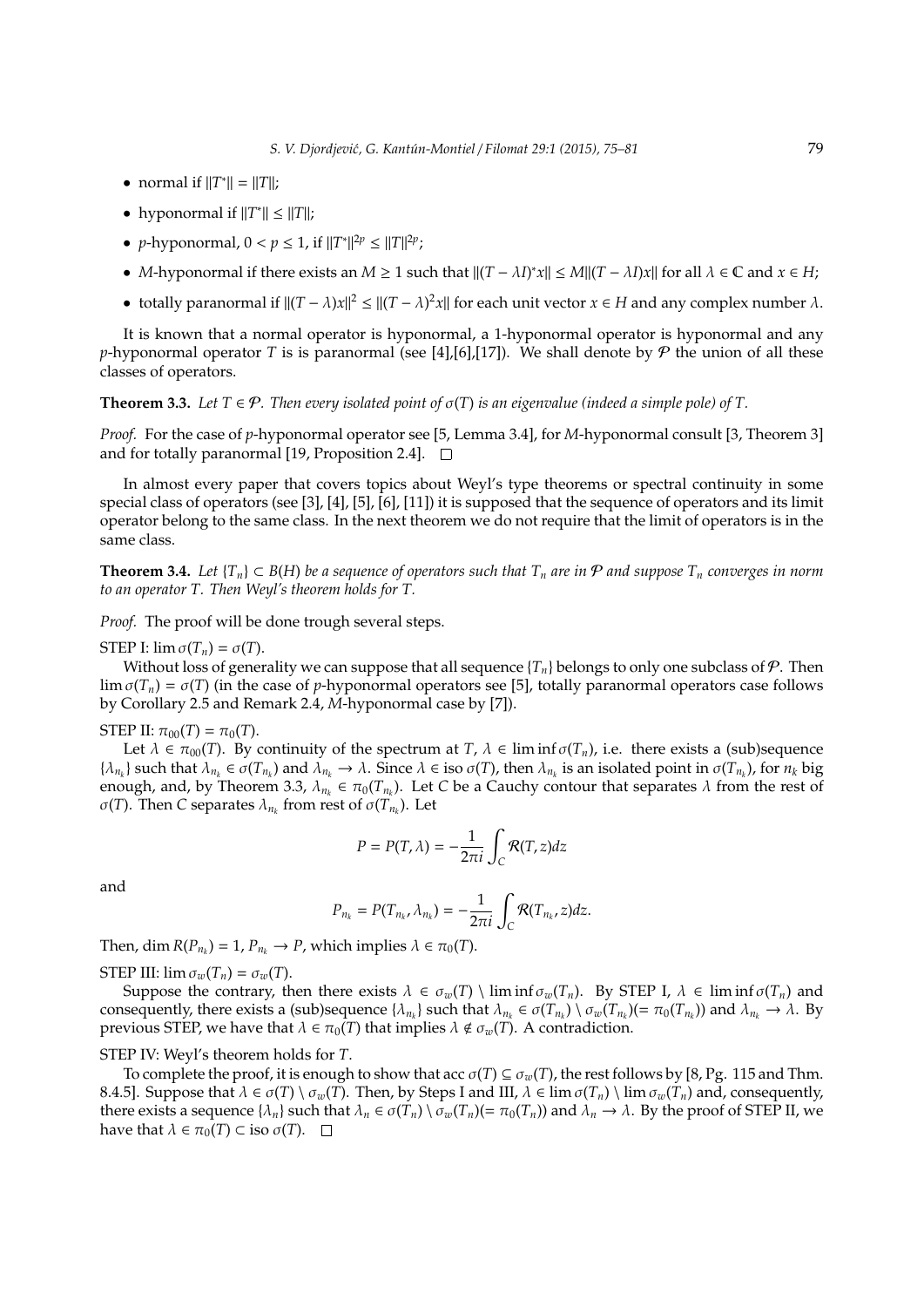**Remark 3.5.** For  $\lambda \in \text{iso } \sigma(T)$  and any sequence  $\{T_n\} \subset B(X)$  that converges in norm to *T*, we have that  $\lambda \in \text{lim inf } \sigma(T_n)$  (see [16]). But, if  $\lambda \in \pi_0(T)$  we have even more, then there exists a sequence  $\lambda_n \in \pi_0(T_n)$ such that  $\lambda_n \to \lambda$  and dim  $P(T, \lambda) = \dim P(T_n, \lambda_n)$  (see [12, Proposition 50.2]).

An eigenvalue  $\lambda \in \pi_0(T)$  is called a *simple pole* if dim  $P(T, \lambda) = 1$ , or equivalently, the algebraic multiplicity of a simple pole  $\lambda$  is 1. It is known that  $\lambda$  is a simple pole of *T* if and only if  $X = N(T - \lambda I) \oplus R(T - \lambda I)$ .

Let  $\lambda$  be a simple pole of *T* and  $\{T_n\}$  any sequence of bounded linear operators that converge in norm to *T*. Then, from Remark 3.5, for any  $\epsilon > 0$  there is a positive integer  $n_0$  such that, for each  $n \geq n_0$ , we have a unique  $\lambda_n \in \sigma(T_n)$  satisfying  $|\lambda - \lambda_n| < \epsilon$ . Also,  $\lambda_n$  is a simple pole of  $T_n$  and  $\lambda_n \to \lambda$ .

**Theorem 3.6.** *Let*  $\{T_n : n = 0, 1, 2, ...\} \subset \mathcal{P}$ ,  $T_n \to T_0(in \text{ norm})$  and  $\lambda_0 \in \text{iso } \sigma(T_0)$ . *Then for n large enough, there exists unique*  $\lambda_n \in \pi_0(T_n)$  *such that* 

$$
|\lambda_n - \lambda_0| \le \frac{1}{1 - ||P_n - P_0||} ||T_n - T_0||.
$$

*Proof.* Let  $P_n = P(T_n, \lambda_n)$  and  $M_n = R(P_n)$ ,  $n = 0, 1, 2, \ldots$  By Theorem 3.3 and Remark 3.5 we have that, for *n* large enough, dim  $M_0 = 1 = \dim M_n$ . Moreover, by [1, Theorem 3.74],  $M_0 = N(T_0 - \lambda_0 I)$  and  $M_n = N(T_n - \lambda_n I)$ . Also, since  $T_n \to T_0$ , then  $P_n \to P_0$ . Additionally, all of  $P_n$ ,  $n = 0, 1, 2, \dots$ , are self-adjoint (see [9, 2.3 Applications (a)]) and  $||P_n|| = 1$ .

Let  $\varphi_0$  be an unit eigenvector of  $T_0$  corresponding to  $\lambda_0$  and, for *n* large enough (say  $n > n_0$ ), let  $\varphi_n$  be an unit eigenvector of  $T_n$  corresponding to  $\lambda_n$ .

Let  $Q_n$ :  $M_n \to M_0$  be defined by  $Q_n(x) = P_0(x)$ , for every  $x \in M_n$ . Then  $Q_n$  is bijective. We split the proof of this fact in several steps.

**I.** For *n* large enough, *I* − ( $P_n$  −  $P_0$ ) and *I* − ( $P_0$  −  $P_n$ ) are invertible. Since  $||P_n - P_0|| \to 0$ , without loss of generality, we can suppose that  $||P_0 - P_n|| \leq 1$ , for every  $n > n_0$ , and consequently the operators  $I - (P_n - P_0)$ and  $I - (P_0 - P_n)$  are invertible.

**II.**  $Q_n$  is injective. Let *x* ∈ *M*<sup>*n*</sup> be such that  $Q_n(x) = 0$ . Then

$$
(I - (P_n - P_0))x = x - P_n x + P_0 x = 0.
$$

Since  $I - (P_n - P_0)$  is invertible, it follows that  $x = 0$ .

**III.**  $Q_n$  is surjective. Let  $y \in M_0$  be an arbitrary vector. Then, by invertibility of the operator *I* − ( $P_n$  −  $P_0$ ), there exists  $x \in H$  such that  $y = (I - (P_n - P_0))x$ . Let  $z = P_n x (= y - x + P_0 x)$ . Then

$$
P_0 z = P_0(y - x + P_0 x) = P_0 y - P_0 x + P_0 x = P_0 y = y.
$$

Hence,  $Q_n$  is surjective.

Moreover, for every  $x \in M_n$ , we have

$$
||x|| - ||P_0x|| \le ||x - P_0x|| = ||P_n x - P_0 P_n x|| \le ||P_n - P_0||||x||,
$$

and consequently  $||Q_n^{-1}|| \le \frac{1}{1-||P_n-P_0||}$ .

By invertibility of  $Q_n$  it is easy to see that  $P_0\varphi_n(=Q_n(\varphi_n))$  is a nonzero element of  $N(T_0 - \lambda_0 I)$ , and consequently,  $P_0\varphi_n$  is an eigenvector of  $T_0$  corresponding to  $\lambda_0$ . Also,  $\varphi_n = Q_n^{-1}P_0\varphi_n$ . Thus, for all large *n*,

$$
\lambda_n\varphi_n=\lambda_nQ_n^{-1}P_0\varphi_n=(Q_n^{-1}P_0T_n)\varphi_n
$$

and

$$
\lambda_0 \varphi_n = Q_n^{-1} \lambda_0 P_0 \varphi_n = Q_n^{-1} (T_0 (P_0 \varphi_n)) = (Q_n^{-1} P_0 T_0) \varphi_n.
$$

Since  $\|\varphi_n\| = 1$ , we have

$$
|\lambda_n - \lambda_0| = ||\lambda_n \varphi_n - \lambda_0 \varphi_n|| = ||(Q_n^{-1} P_0)(T_n - T_0)\varphi_n|| \le ||Q_n^{-1}||||P_0||||T_n - T_0|| \le
$$
  

$$
\le \frac{1}{1 - ||P_n - P_0||} ||T_n - T_0||.
$$